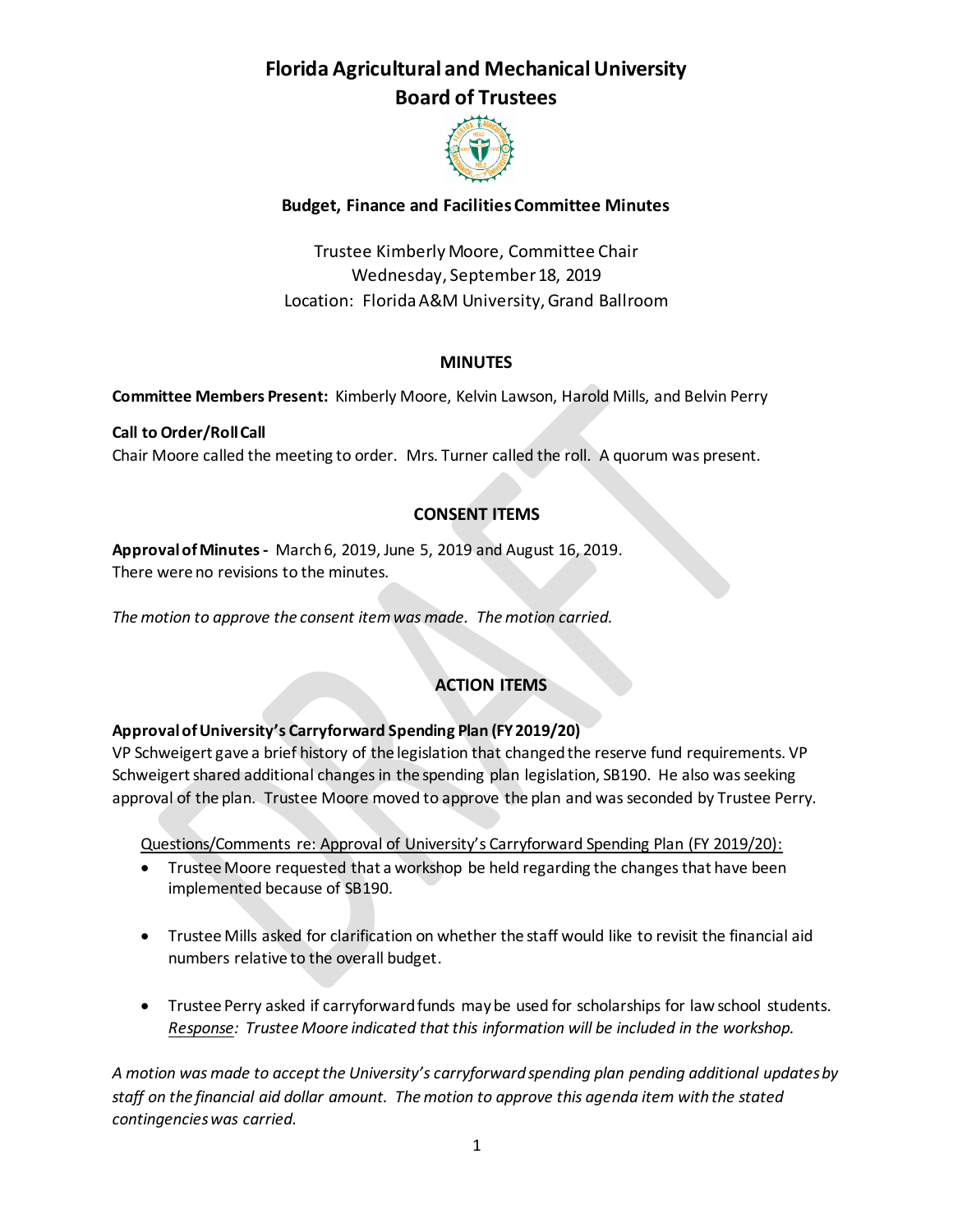

## **Budget, Finance and Facilities Committee Minutes**

#### **Approval of Honeywell Performance Contract**

VP Schweigert stated that Honeywell has indicated that they will adhere to Florida law by offering energy savings that exceed the cost of the contract.

Alfred Guerrero, a Honeywell representative, spoke on the issues that initiated its relationship with the University. The issues were regarding capital energy improvements, paying for the improvements, identifying deferred maintenance (lighting, plumbing, etc…) and looking at ways to reduce energy consumption on campus.

Honeywell had seven key energy savings areas that could be implemented at the University which would contribute to a savings to the University over the next 15 years. Honeywell pays for any shortfalls.

## Questions/Comments re: Approval of Honeywell Performance Contract:

- Trustee Moore asked if there are other universities within the SUS that are participating in this program. *Response: The Honeywell representative indicated that FAMU would be the only university in a contract with Honeywell, however there are universities in similar programs with different companies.*
- Trustee Mills inquired about the University's debt capacity and debt service if we should enter into this contract. He requested a modification in the motion to at additional information be provided about the University's debt capacity.

*A motion was made to approve the Honeywell Performance Contract pending BOT review and approval of the University's overall debt capacity and debt service. The motion to approve this agenda item with the stated contingencies was carried.*

## **Approval of Additional Budget Authority and Authorization of Additional Services –HUB Dining Facility**

VP Schweigert requested the use of auxiliary reserve funding for the new dining facility that is currently under construction. VP Schweigert also indicated that additional funding would be needed for the chiller, however everything is on time with the construction. The proposed timeline was given by VP Schweigert; September 2020 was the given finish.

## Questions/Comments re: Approval of Additional Budget Authority and Authorization of Additional Services – HUB Dining Facility:

 Trustee Mills requested a scorecard regarding spending on Projects. *Response: Trustee Moore requested distribution of the September projects update report to the BOT.*

*The motion to approve this agenda item was carried.*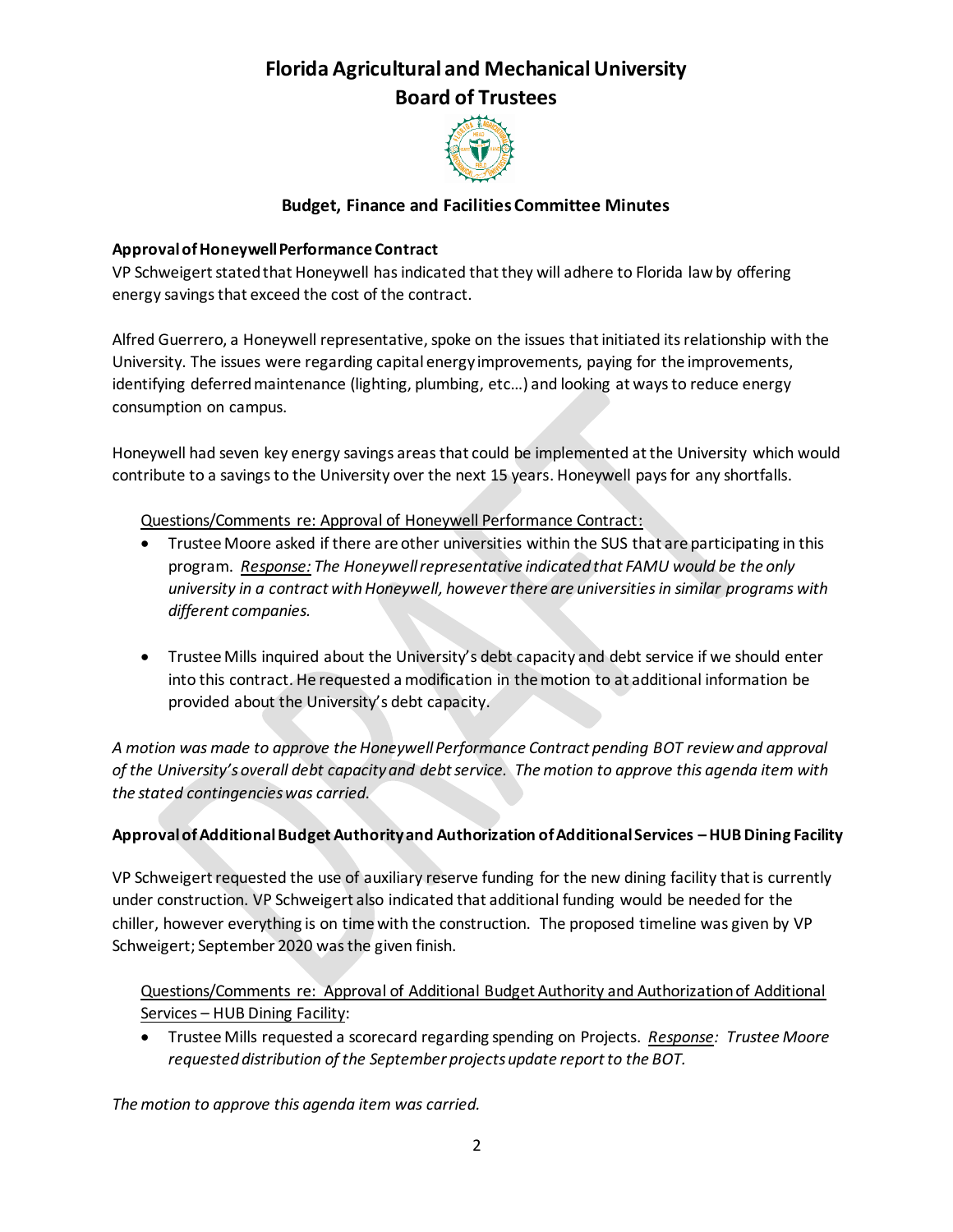

## **Budget, Finance and Facilities Committee Minutes**

## **INFORMATION ITEMS**

#### **Financial Status**

VP Schweigert presented the overview of the financial status of the University using an amended financial report. VP Schweigert indicated that the report was amended to give further clarity. Discussion included requested changes to the report format.

## **FAMU Service Excellence**

AVP Ingram presented information regarding the customer service initiatives for the University. She discussed the mission statement that was created for the University regarding these efforts. Discussion also included training employees, performance assessment tools and collaboration with human resources to develop service excellence tools such as surveys for staff, faculty and students. AVP Ingram indicated that a coordinator has also been hired to continue this process beyond the consultant's work.

#### Questions/Comments re: FAMU Service Excellence:

- Trustee Washington requested clarification on the customer service plan that was a part of President Robinson's evaluation. *Response: President Robinson indicated that the customer service plan would be a continuous effort for the University. This was a multi-year plan with phases.*
- There was a question on whether or not the training will be completed before the end of the year. *Response: AVP Ingram responded by stating that everything except the performance tools would be completed by the end of the year. Measurement data has already started being collected through the data that was collected from the spring and summer 2018 graduating seniors.*

## **Succession Planning Update**

AVP Ingram stated that a website has been developed. Academic personnel would not be participating in succession planning at this time. Due to some changes in senior leadership in one division, only thirty percent of succession planning training has been completed. New timelines had to be developed and completion would occur in December. The tools are being used in the areas where training has occurred.

#### **Diversity and Inclusion Update**

AVP Ingram indicated that FAMU is fully committed to diversity and inclusion.

## **Project Updates –University Construction**

VP Schweigert indicated that we were on time on all projects, with the exception of the HUB Dining Facility.